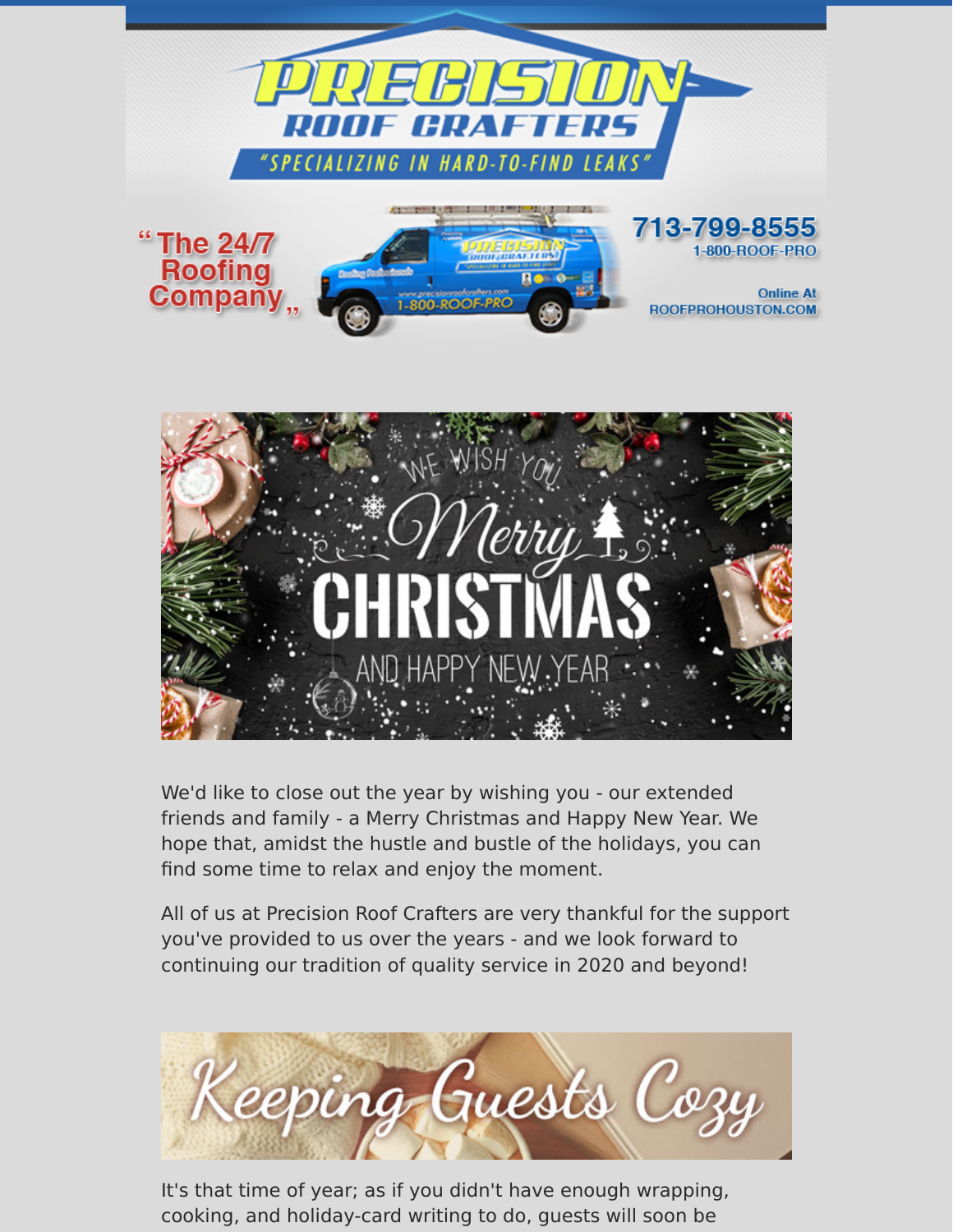descending upon your home, too. To make their stay as pleasant as possible and keep your sanity, keep this quick to-do list ready. It'll help you knock out the preparations in just a few hours.

**Keep things toasty.** To keep your guests comfortable on cold nights, make sure they have ample blankets and an extra quilt on the bed.

**Set out a bouquet of fresh flowers.** Even a single stem on the nightstand, dresser, or bathroom vanity will do. In the winter, clip a branch from an evergreen for holiday cheer. Extra touches like this will make your guests feel special.

**Let them know the time of day (or night).** Hosts often overlook the need for an alarm clock for guests because they haven't slept in the room themselves. Another item in this room that's a nice touch is a bottle of water.

**Provide a comfy spot for lounging.** If your quests have a nice spot to retreat to in their rooms, they'll be more tempted to hang out there a bit and stay out of your hair when you need a little me time.

**Give them somewhere to store their things.** Living out of a suitcase on the floor is a drag. Empty a drawer for their unmentionables.

**Make sure they have a few hangers for their clothes.** No room in the overstuffed guest closet? Buy some over-the-door hooks and place 5-10 hangers on the hooks. Pull out your best fabric-covered or wooden hangers for your guests.

**Create a cozy guest room in another space.** Many of us do not have the luxury of an extra room just for guests. In that case, clear out the clutter from the home office or other space that will be temporarily housing your loved ones. Pull out the convertible, daybed or futon and make it up for them before they arrive.

**Supply bathroom products.** Toothpaste, an extra razor, a fresh bar of soap at the sink and in the shower, shampoo and conditioner are the basics. Make sure it's not a bunch of yucky, half-used, 10-year-old bottles you swiped from a roadside motel.

**Don't be stingy with the towels.** Leave each guest two towels and a washcloth. You may want to add a freestanding towel rack if you don't have enough towel bars in the bathroom for all of your guests. You can also mount a towel bar on the back of the guest room door.